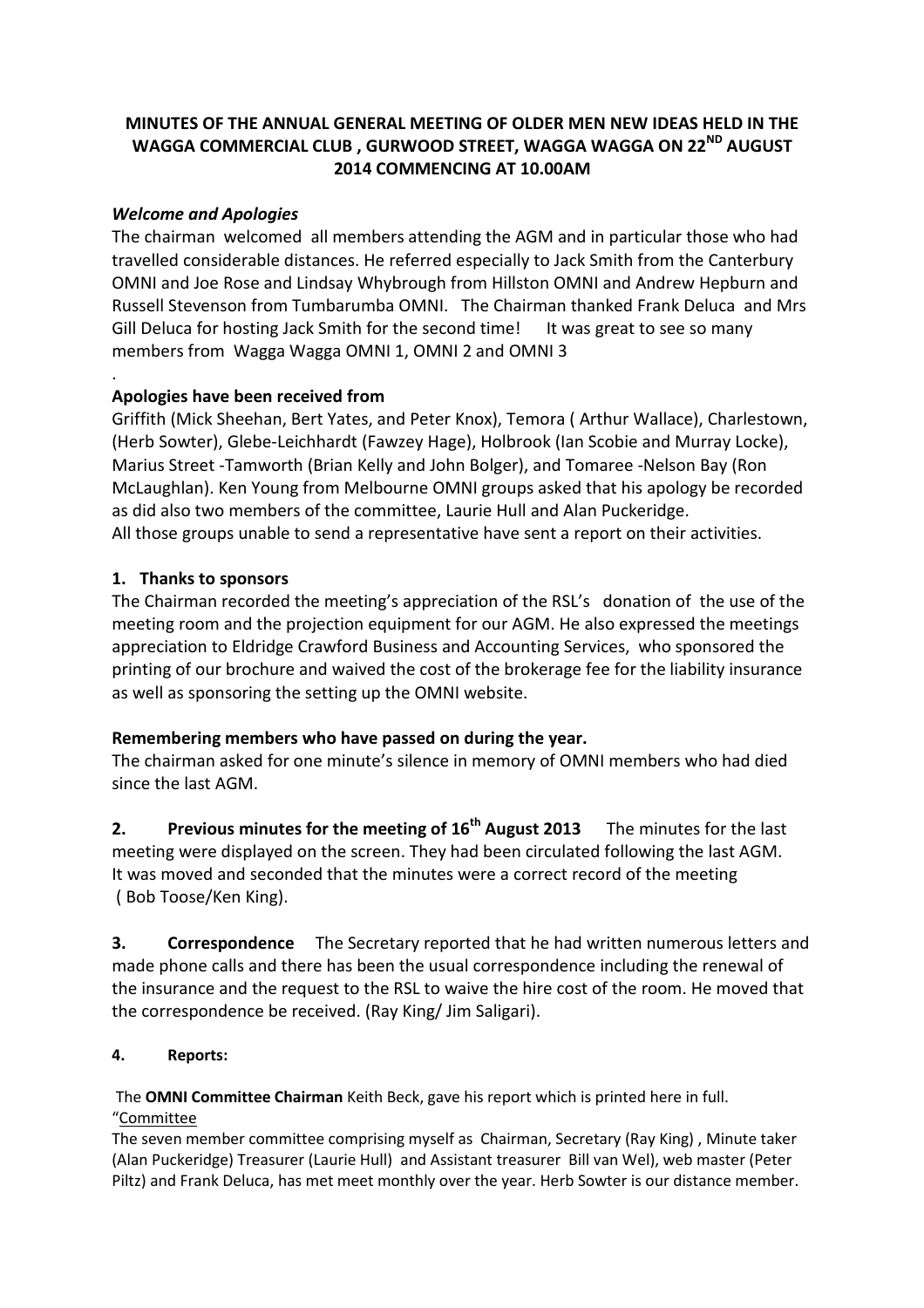This has been a very effective committee. I have been very pleased to be part of the management team and wish to express my appreciation for all the work they have done for OMNI. I understand that all of the committee have agreed to have their nominations put forward for 2014-2015. I will be standing down but there is a nomination for a Chairman and two additional members. OMNI groups

OMNI has remained strong in numbers. In fact the number of members across all groups has marginally increased. There have been members who have passed away and new members have joined. We have 13 groups, eight in the Riverina and five in the east. We have had one new group established in Wagga. The 12 members in this group have not been added to our total as they have made no registration payment. This is not an independent OMNI group but requires supervision and support. We have a video about this group to show you later in the meeting. Affiliations

We have renewed our association with COTA and they receive our fortnightly newsletters. We have continued our affiliation with CPSA (Combined Pensioners and Super annuitants Association). This group advocates for older men and retirees. They produce a monthly newspaper and we will be electing a representative to attend their AGM later on in this meeting. We have put forward a motion to allow affiliation of groups with similar objectives. If the motion is passed at this meeting, the new group in Wagga may become an affiliated group.

#### Publications

The reprint of the OMNI brochures was sponsored by Eldridge Crawford and copies are available at no cost to groups. Please make sure that you fill in the contact details in the space provided so that people receiving the brochures know whom to contact to find out more about OMNI.

Copies of the *Guidelines* are running low. We recommend that this booklet be given to all new members. There are some available on the table at the back of the room. We intend to reprint this very useful booklet adding material about setting up a group in an aged care facility. The website

Peter Piltz, our webmaster is responsible for all the material we have on screen. Peter Piltz has done a great job in maintaining the website with copies of the videos, newsletters, poems, agendas and minutes of meetings, lists of the contacts for all groups and lots more. He has now formed a new website which allows us more flexibility and with links to other sites. The new website is *http://omninsw.Wagga matters.com .* Peter will be presenting and discussing the new website later in the meeting.

## Future Directions

The committee would like to organise an OMNI meeting which would bring together the 5 groups located in centres stretching from Glebe to Tamworth. The suggested venue could be Sydney. Although the committee is located in Wagga, its membership includes one from temora and another from Charlestown. While the Temora member is able to attend meetings, Herb Sowter in Charlestown confers by email. A similar arrangement with Tamworth or Griffith may be possible.

## **Treasurer (copy of balance sheet is on screen)**

Assistant treasurer Bill van Wel presented the report in the absence of Treasurer Laurie Hull. He reported that the current balance is \$3,489.66. \$3,251.56 was brought forward from last financial year and our income for the year was \$1,340.00 making a total of \$4,591.56. Our expenditure was \$1,101.90 leaving a balance, as you can see, of \$3,489,66. Copies of the Treasurer's *report were circulated to all present.*

*It was moved that the Treasurer's report be received (Bill van Wel/Louis de Kort).*

#### **5. Election of officers**

The Chairman reported that he had received the following nominations for positions on the committee:

Chairman, *Roger Southwood* (nominated by Ray King/Bill van Wel)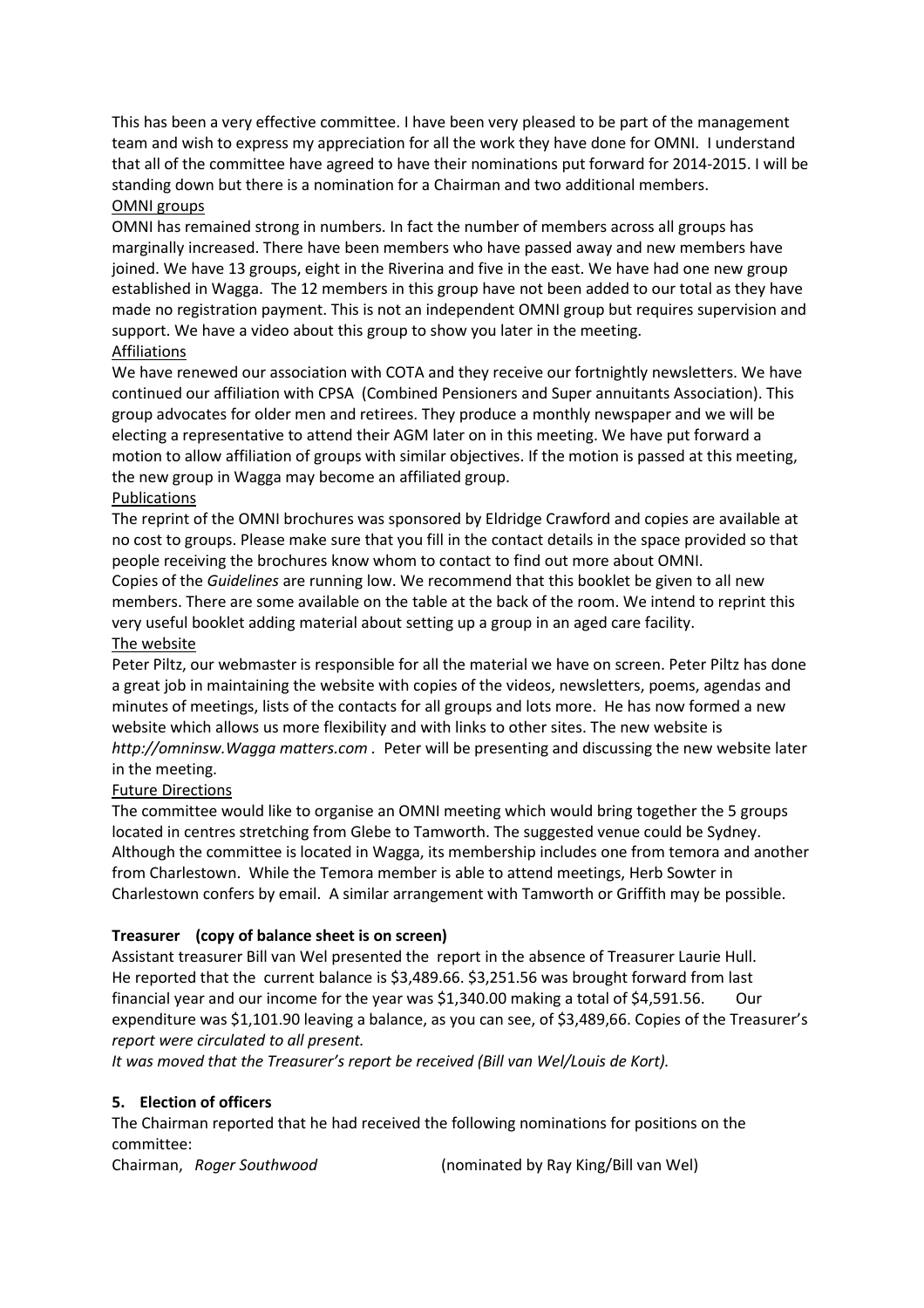| Secretary/Public Officer, Ray King                                               | (nominated by Frank Deluca/Peter Piltz) |
|----------------------------------------------------------------------------------|-----------------------------------------|
| Treasurer, Laurie Hull                                                           | (nominated by Bill van Wel/ Keith Beck) |
| Assistant Treasurer, Bill van Wel                                                | (nominated by Ray King/Laurie Hull)     |
| Committee members,                                                               |                                         |
| Web master, Peter Piltz, Alan Puckeridge, Frank Deluca, Louis de Kort, Des Booth |                                         |
|                                                                                  | (nominated by the committee)            |
| <b>CPSA (Combined Pensioners and</b>                                             |                                         |
| Superannuants Association of NSW Inc.)                                           |                                         |

Superannuants Association of NSW Inc .) representative from OMNI to attend their AGM, *Steve Cooper* (nominated by Fawzy Hage)

The Chairman requested any further nominations and in the absence of these he asked for a motion that the nominees be elected (John Smit/Robert Stakenburg). The Chairman thanked all those who had put their names forward to work on the committee. The secretary expressed the committee's appreciation to Keith Beck for his contribution to the management of OMNI Inc during the year.

## **6. Business**

The following motions were put to the meeting and passed. They were introduced and explained by the Secretary and displayed on the screen.

a) Subscriptions for 2014-2015

Motion: *that the per capita subscription remain at \$10.00 for 2015-2016. (Frank Deluca/Ken King)* Motion: *That the 2015 AGM be held at Wagga Wagga. (Jim Saligari/Louis de Kort)*

b) Date and location of next AGM

Motion: *That the 2015 AGM be held on Friday 21st August. (Bob Toose/Chris Thomas)* c) Starting new groups

Motion: *That the grant for new groups be made available to the new group named as Wagga No 4. - Remembrance Village, Wagga Wagga-. (John Smit/Frank Deluca)* The point was made in discussion

that this was available to any OMNI group that started a new group

d) Publicity and publications

Motion: *That the brochures and 'Guidelines' be presented to all new members.(Bill van Wel/Louis de Kort)*

e) Constitution amendments

These changes were explained in some detail and the wording of the present constitution and the wording of the proposed changes were presented on the screen.

Motion: *That the OMNI constitution be amended to provide for Affiliate Members (Bill van Wel/Bill Salter)*

Motion: *That the constitution be amended to reflect our current practice in electing the organising committee.(Bill van Wel/Jim Saligari)*

Fawzey Hage (Glebe-Leichhard) proposed that it be made clear that other decisions in respect of the constitution require a majority of all members. It was pointed out that this was already covered by the current constitution.

# **7. Cancer Council Community Speakers Program**

The Chairman welcomed Mr Kerry Geale who spoke on recent research on Cancer with special reference to Prostate cancer and various forms of melanoma. His talk was received with appreciation and welcomed as an important matter of great concern to many members.

*A musical interlude had been planned featuring the internationally acclaimed Wagga City Rugby Male Choir. The intention was to promote singing (or music) in OMNI groups- a practice that has long been a feature of the Tumbarumba meetings and occasionally with*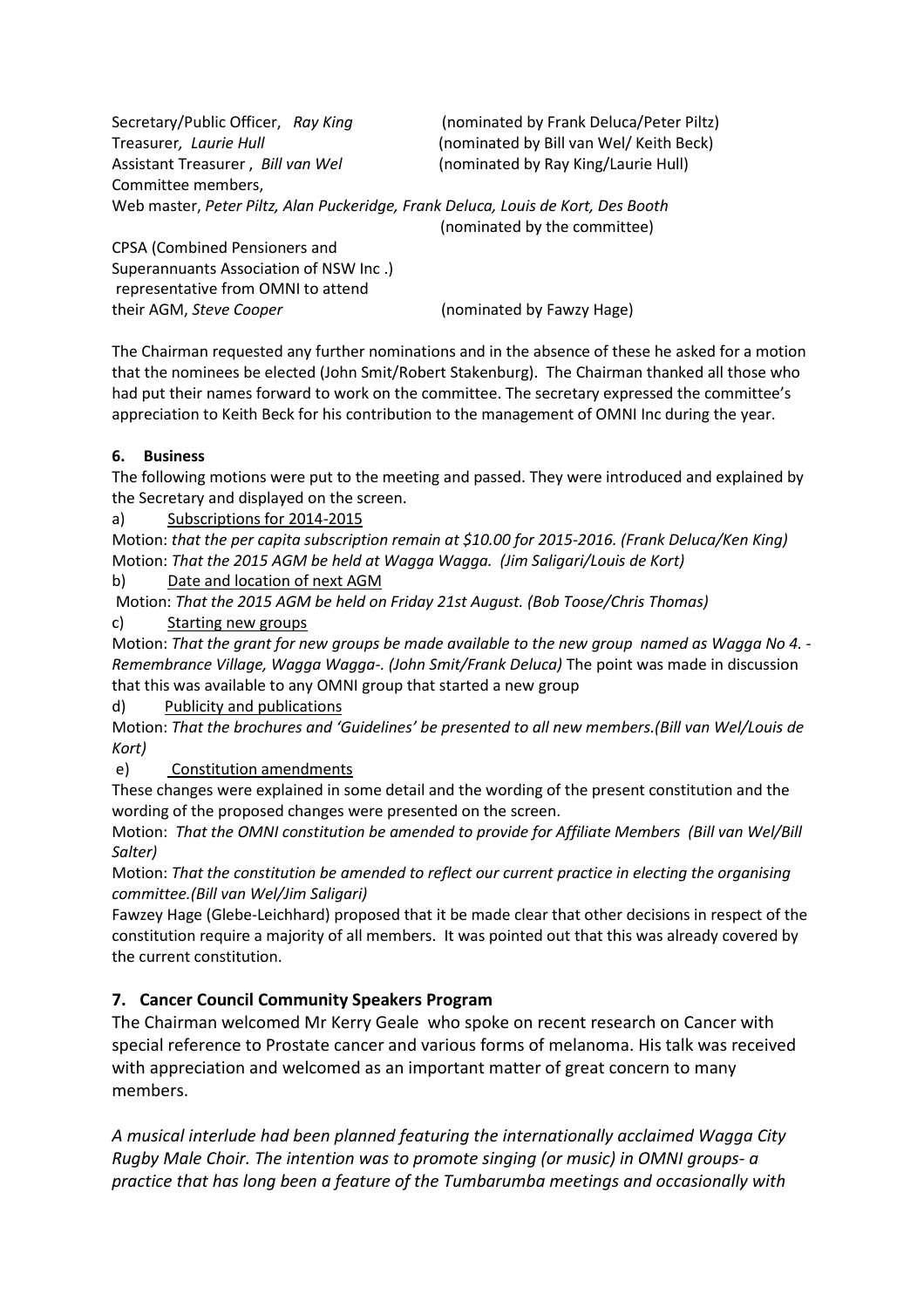*Wagga OMNI 1. Music is an untapped resource in OMNI groups and could be considered by members as an important component of OMNI meetings. However we were foiled in our attempt to make this point by the cancelling of the appearance by the male choir which had several withdrawals of members on the day.*

**8. Reports from OMNI groups** (some submitted in writing and others presented orally).

| Canterbury             | (Jack Smith)     |
|------------------------|------------------|
| Charlestown            | (Herb Sowter)    |
| Glebe-Leichhardt       | (Fawzey Hage)    |
| Griffith               | (Mick Sheehan)   |
| Hillston               | (Joe Rose)       |
| Holbrook               | (lan Scobie)     |
| Melbourne              | (Ken Young)      |
| Tamworth-Marius Street | (Brian Kelly)    |
| Temora                 | (Arthur Wallace) |
| Tomaree                | (Ron McLachlan)  |
| Tumbarumba             | (Andrew Hepburn) |
| Wagga 1                | (Bill Salter)    |
| Wagga 2                | (Jim Saligari)   |
| Wagga 3                | (Frank Deluca)   |

*There was a Video presentation of the new group Wagga RSL Remembrance Village Group, by Peter Piltz introduced by Ray King. This was a training video which illustrated the difficulties associated with establishing an OMNI (men's discussion ) group in an aged care facility. The point was made that when our members are unable to continue in their OMNI group and require aged care, they no longer have access to OMNI. Conducting OMNI type groups in aged care facilities helps achieve some continuity in contact, continued fellowship and support.*

## **9. Any other business**

a) New Website: Introduction to new website by Peter Piltz. Peter displayed the website on the screen and had ingeniously prepared a demonstration which led the members through the various connection in the new website. This was very cleverly done and earned sincere appreciation from the audience.

b) Sydney meeting: There was some interest in the idea of holding a meeting following the AGM, in another location that would enable other OMNI Groups from Sydney and the North, to participate.

Our members are aging and find it a problem to travel to participate in the AGM in Wagga Wagga. It was agreed that a meeting in Sydney could well be accessible to groups from Tamworth, Charlestown and Nelson Bay. This would provide an opportunity for fellowship and discussion of OMNI issues face to face, where this has not been possible due to the distances these groups are from Wagga Wagga. The meeting asked that the committee investigate this issue. Some members said they were willing to travel to Sydney for such a meeting.

## **The meeting closed at 3.30pm**

Ray King Secretary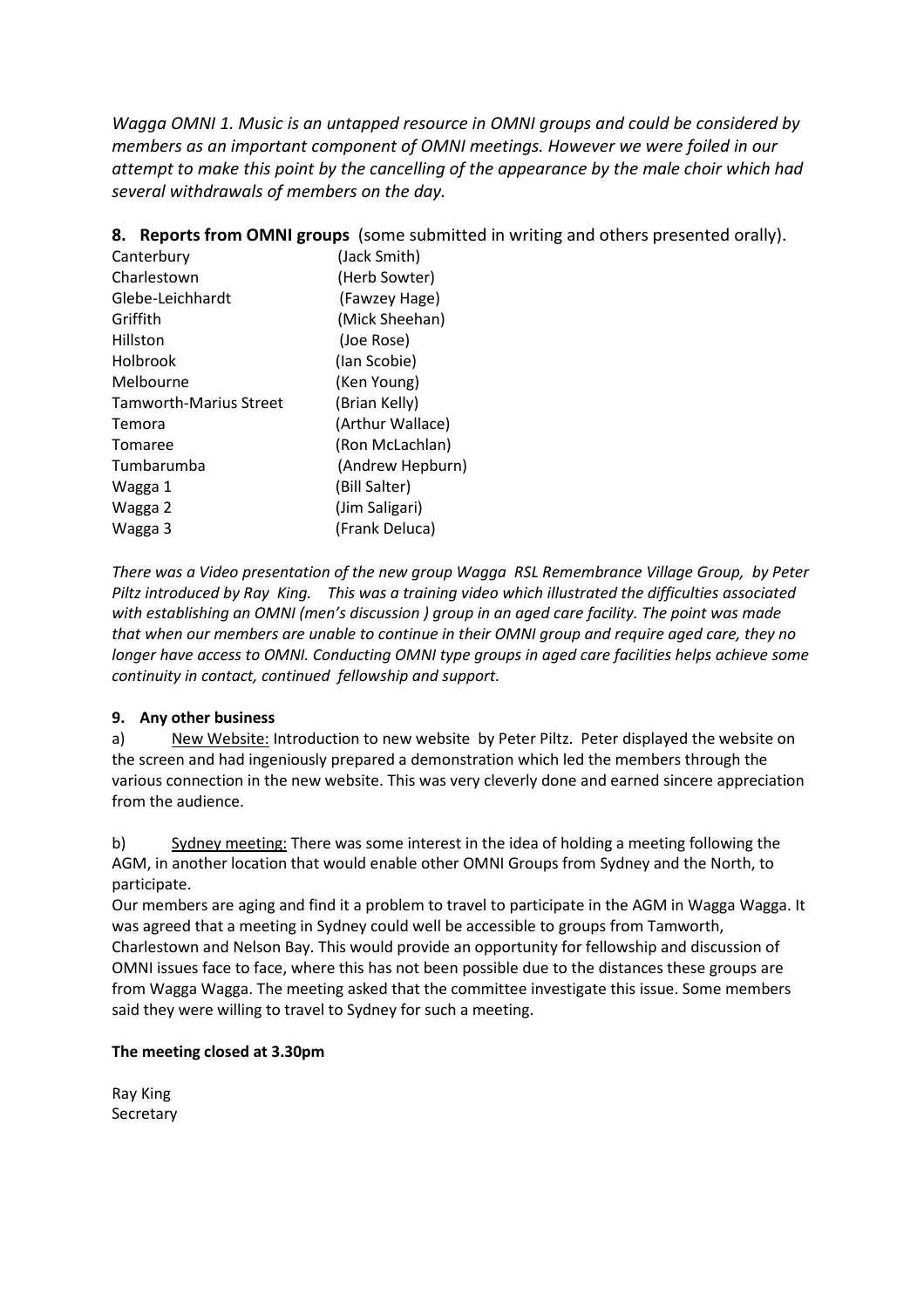## **PROPOSAL TO INTRODUCE A NEW CATEGORY OF MEMBERSHIP OF OLDER MEN NEW IDEAS (OMNI Incorporated) 'AFFILIATE MEMBER'**

#### **PREAMBLE**

At present the membership of the OMNI (NSW) Inc. constitutes OMNI groups and not individual members of those groups. Individual members of each group are designated associate members of OMNI (NSW) Inc..

There are a number of men's groups which have concerns about promoting the interests of older men. Some of these groups are incorporated and some unincorporated. We are interested in those men's groups or organisations which have objectives that are compatible with those of OMNI incorporated as indicated in the association's constitution ('providing forums for developing camaraderie, social health and promotion of the objectives of OMNI (NSW).'

The association is interested in promoting the recognition of the needs of men and particularly older men in the community. We believe that this can be achieved more effectively if there is a common voice for advocacy among men's groups having similar objectives and concerns. We see also the potential for widening the fellowship and camaraderie among men, especially among older men, through a process of affiliation among like groups.

For these reasons we make the following proposal.

### **PROPOSAL**

That application as an **affiliate member** be negotiated with men's groups which have compatible objectives to OMNI Incorporated;

That **application as an affiliate member** of OMNI(NSW) Incorporated be considered on written application accompanied by the payment of an annual membership fee by an organisation eligible to apply as an **affiliate member**;

That an annual membership fee for an **affiliate member** be determined;

That an **affiliate member** retains its autonomy and existing legal status including its own constitution;

That an **affiliate member** appoints a delegate who may attend and vote at the Annual General Meeting of OMNI(NSW) Incorporated;

That an **affiliate member** has access to OMNI groups by arrangement with OMNI(NSW) Incorporated;

That **affiliate members** receive free copies of the occasional newsletters and information publications and brochures produced by OMNI(NSW) Incorporated.

Reference to the OMNI Constitution, 'PART 2 MEMBERSHIP' and part 4 NOMINATION FOR MEMBERSHIP

*Insert new section…..*

## **3a. AFFILIATE MEMBERS**

- (i) An Affiliate member shall be a men's group that is not a registered OMNI group (under PART 2 Membership, section 3) and has compatible objectives to OMNI incorporated.
- (ii) An affiliate member shall have been nominated for affiliate membership of the association as provided by rule 3a and has been approved for affiliate membership of the association by the committee of the association.
- (iii) An annual membership fee for an affiliate member be determined;
- (iv) An affiliate member retains its autonomy and existing legal status including its own constitution;
- (v) An affiliate member appoints a delegate who may attend and vote at the Annual General Meeting of OMNI Incorporated;